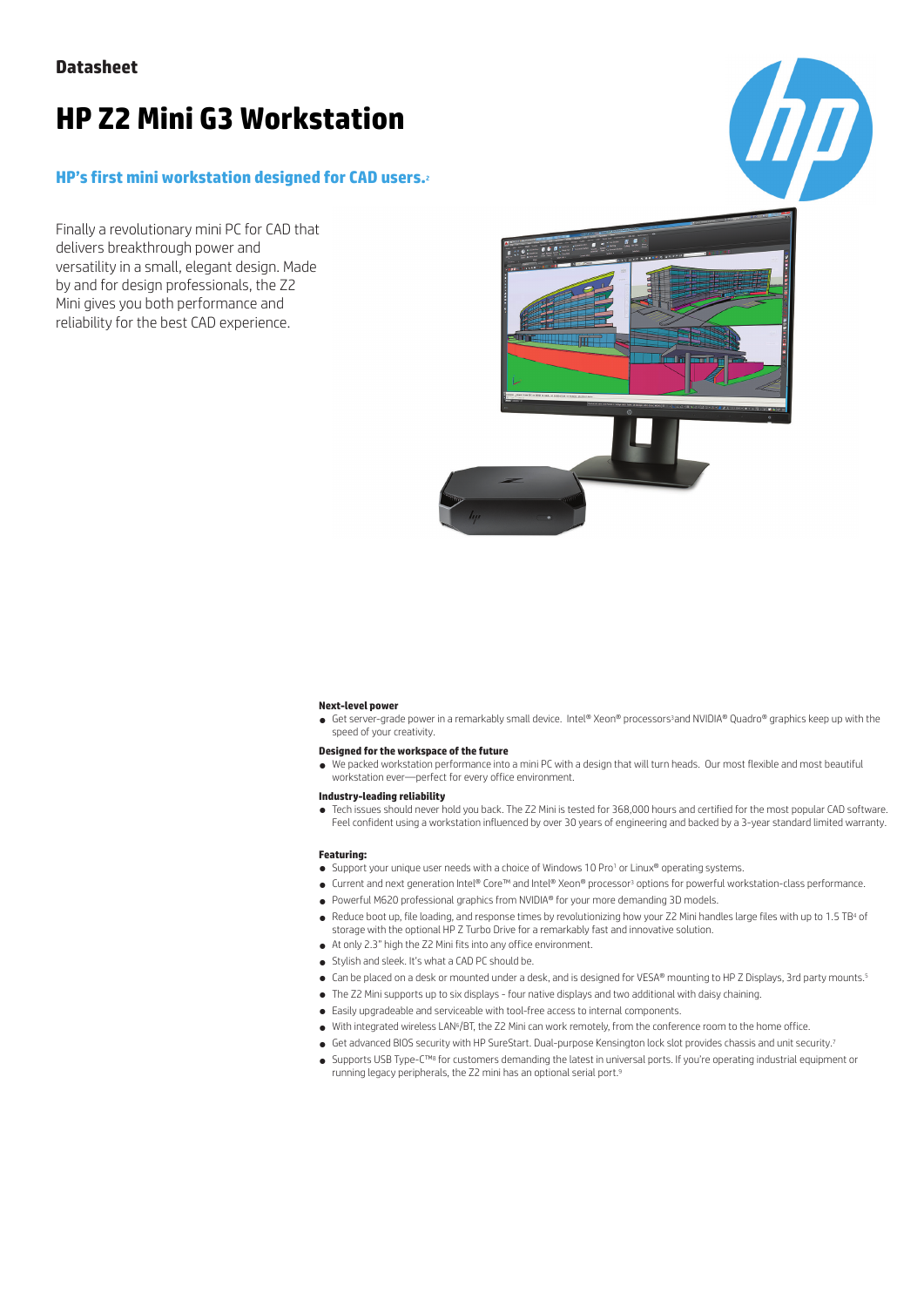# **HP Z2 Mini G3 Workstation Specifications Table**







| <b>Form Factor</b>           | Mini Form Factor                                                                                                   |  |  |
|------------------------------|--------------------------------------------------------------------------------------------------------------------|--|--|
| Chipset                      | Intel® C236                                                                                                        |  |  |
| <b>Memory Slots</b>          | 2 SODIMM                                                                                                           |  |  |
| <b>Drive Bays (Internal)</b> | One 2.5"                                                                                                           |  |  |
| <b>Available Graphics</b>    | 12                                                                                                                 |  |  |
| <b>Expansion Slots</b>       | 1 M.2 PCIe Gen3 x1                                                                                                 |  |  |
| <b>Ports and Connectors</b>  | Side: 2 USB 3.0 (1 charging); 1 line in<br>Back: 2 USB 3.0; 2 USB 3.1 Gen 1 Type-C™; 1 audio line in               |  |  |
| <b>Power</b>                 | 135 W 89% efficient, wide-ranging, active PFC (external); 200 W 89% efficient, wide-ranging, active PFC (external) |  |  |
| <b>Security</b>              | HP 10 mm Keyed Cable Lock (optional) <sup>7</sup>                                                                  |  |  |
| <b>Software</b>              | $\alpha$                                                                                                           |  |  |
| <b>Dimensions</b>            | 8.5 x 8.5 x 2.28 in<br>216 x 216 x 58 mm<br>Standard desktop orientation                                           |  |  |
| Weight                       | Starting at 4.5 lb<br>Starting at 2.04 kg<br>Exact weight depends on configuration                                 |  |  |
| <b>Compatible Displays</b>   | All HP Z Displays and HP DreamColor Displays are supported. For more information see www.hp.com/go/zdisplays.      |  |  |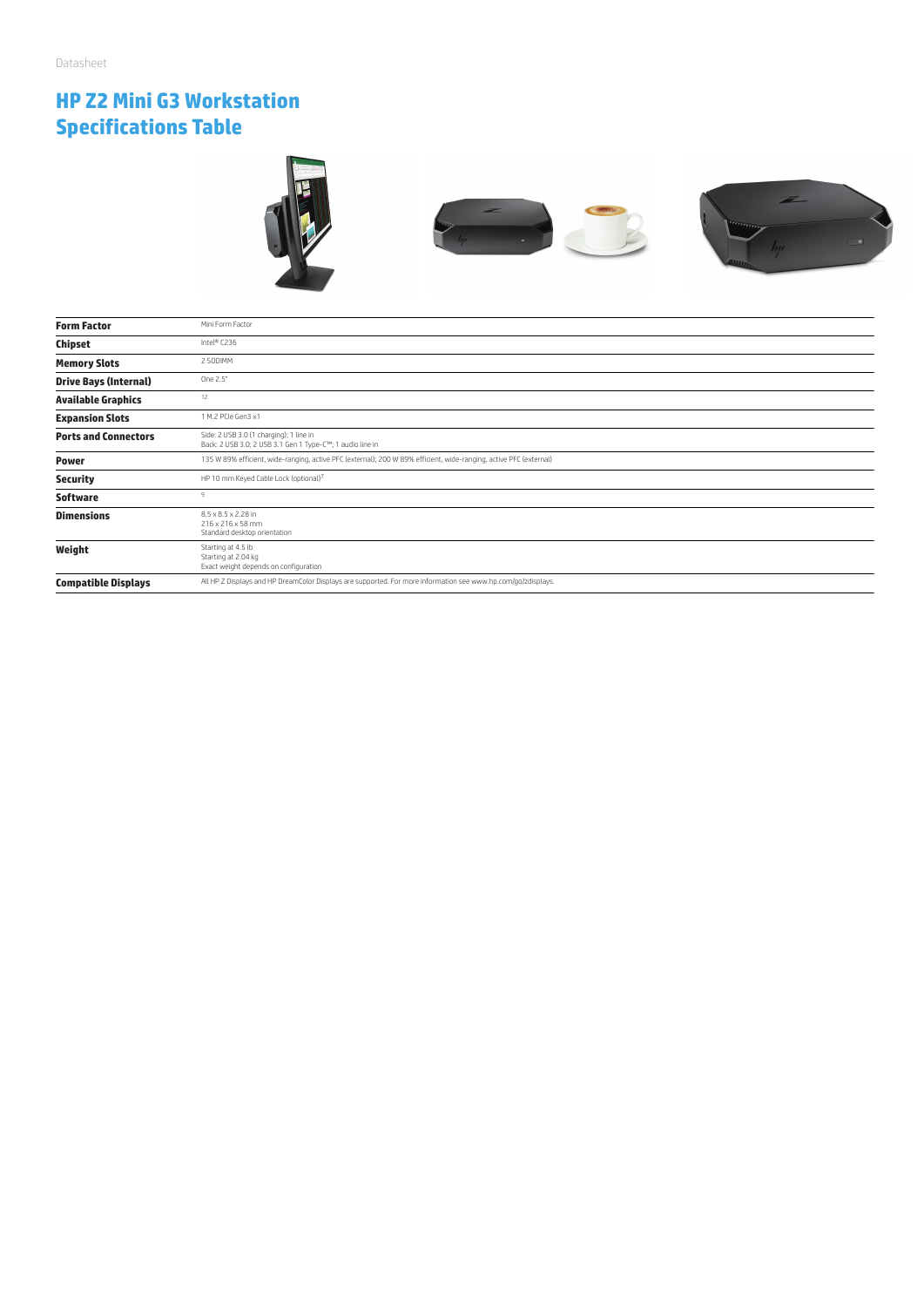# **HP Z2 Mini G3 Workstation**

### Accessories and services (not included)

| <b>HP PC Mounting Bracket for</b><br><b>Monitors</b>                                              |          | Customize an altogether better solution with the HP PC Mounting Bracket for Monitors, which lets you attach your<br>HP Desktop Mini, HP Chromebox, or select HP Thin Client directly behind select HP Z Displays and EliteDisplays.<br>Product Number: N6N00AA                                                                                                                                                                            |
|---------------------------------------------------------------------------------------------------|----------|-------------------------------------------------------------------------------------------------------------------------------------------------------------------------------------------------------------------------------------------------------------------------------------------------------------------------------------------------------------------------------------------------------------------------------------------|
| HP Z Turbo Drive G2 512GB MLC<br>(Z2 Mini)                                                        |          | Super charge your productivity and creativity and deliver optimized HP Workstation workflows with the HP Z Turbo<br>Drive G2, which delivers four times the read performance of traditional SSDs at a cost that's remarkably similar.<br>Product Number: Y7B59AA                                                                                                                                                                          |
| <b>HP Z22n Professional Display</b>                                                               |          | Create a seamless 16:10 multi-display setup with the HP Z24n Narrow Bezel IPS Display, which has a virtually<br>bor-derless screen for maximum impact imagery, factory color calibration to ensure optimal color accuracy, and<br>flexible connectivity for all of your devices.<br>Product Number: K7B99A8#ABA                                                                                                                           |
| <b>HP Z27s Professional Display</b>                                                               |          | Join the Ultra High Definition movement and expand your visual workspace with the HP Z27s 27-inch IPS UHD<br>Display, which delivers an extra-large screen with UHD/4K[1] presentation and flexible connectivity and comfort<br>features.<br>Product Number: J3G07A8#ABA                                                                                                                                                                  |
| <b>CAD Mouse</b>                                                                                  |          | Simplify scroll, click, and zoom functions and comfortably drive your CAD projects with the 3Dconnexion<br>CADMOUSe.<br>Product Number: M5C35AA                                                                                                                                                                                                                                                                                           |
| <b>HP 5 year Next Business Day</b><br><b>Onsite with Defective Media</b><br><b>Retention Pack</b> | are Pack | When hardware issues come up, the sooner you can get running again, the better. Have expertise at the ready<br>with HP Hardware Next Business Day[1] Onsite Service with Defective Media Retention, and vastly improve your<br>product uptime. With high-quality remote assistance or convenient onsite support available the next business<br>day, help is there when you need it-so you can get back to work.<br>Product Number: U1G57E |